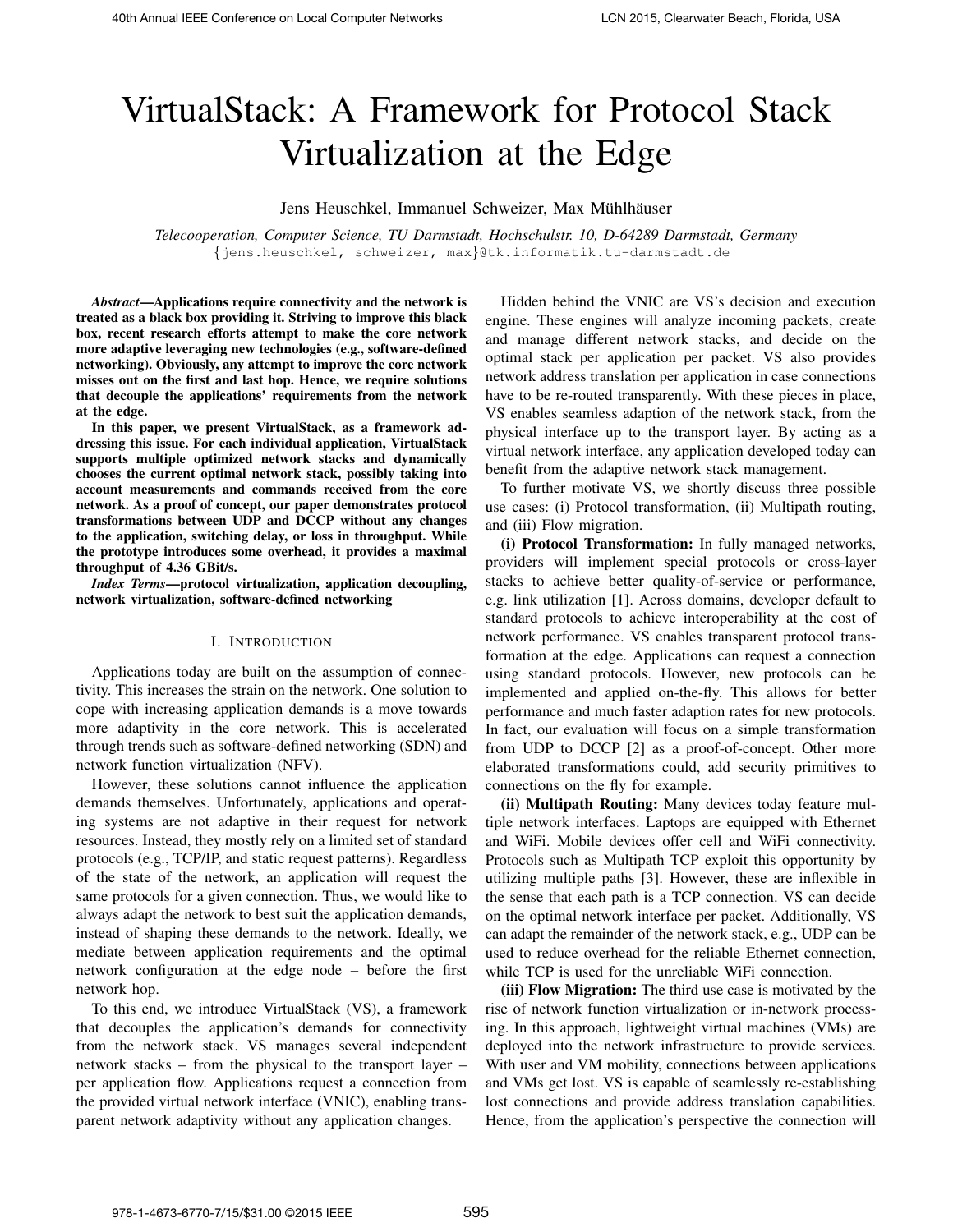

Fig. 2: The VirtualStack Architecture

not be lost, reducing service interruptions.

Our contribution in this paper is VS. VS provides the means to decouple applications from the network. Using VS will increase performance, security, and protocol diversity as motivated in the three use cases. In our evaluation, we focus on one usecase: (i) protocol transformation. We switch between UDP and DCCP during runtime without any reduction in performance, illustrating the feasibility of the VS approach. Even though VS is an early prototype, the overhead is reasonable and we achieve a maximum throughput of 4.36 GBit/s.

The remainder of this paper is organized as follows. First, we will present the detailed architecture of VS in Section II. Next, Section III presents the results with a short discussion on the overhead imposed by VS . Then Section IV introduces the related work. Finally, Section V concludes the paper and presents some ideas for future work.

# II. ARCHITECTURE

VirtualStack (VS) decouples applications and their requirement for connectivity from the instantiated network stack. Applications open a connection to the VNIC provided by VS. Thus, we avoid the need for reprogramming, as applications will send standard IP packets to provide the payload. In the following, we describe the VS architecture and discuss different implementation challenges and how we solve them.

Figure 2 illustrates the architecture of VS with two flows: The data flow of the network packets is illustrated by black arrows on the left side. The corresponding management data flow is shown on the right by blue arrows.

Obviously, the data flow starts with an application initializing a connection. The application will generate a payload and send it as IP packets through the VNIC over a standard socket using the tools of the respective programming language. Then the packets are processed by VS.

VS can be divided into three main parts required to process these incoming packets: (1) Analysis, (2) Decision, and (3) Execution. Each of them consists of several subsystems.

The analysis component (1) will parse incoming packets to extract required information. It is further divided into the *classifier* and the *ID extractor*. The classifier extracts metainformation about the packet and the requested connection, e.g., the protocol or set flags. Identification of the respective flow id is done in the ID extractor.

This information are fed into the decision part (2), where the *decision engine* will decide on the optimal network stack. The decision is based on the information provided by the analysis. It is also based on commands coming in from the *management interface*, where monitoring or control packets from the core networks facilitate better decisions at the edge.

The main part of VS is the execution of the decisions. This component (3) consists of the *flow manager*, the *stack engine*, and the physical network interfaces. The flow manager assigns every incoming packet to the respective stack engine. This is done based on the flow id extracted during analysis. If a new flow is registered, the flow manager will set up a new stack engine. The stack engine is the main component. It contains the application *endpoint*, a *NAT engine*, a *stack manager*, and the corresponding *stacks* of this application.

Every application flow managed by VS will be terminated at the associated endpoint. The endpoint will handle the connection to the application and the payload is passed to the stack manager. The stack manager will send the payload over the respective stacks picked by the decision engine, given the target server address from the NAT engine. If a new protocol is required, a new stack will be built and activated by the decision engine.

Additionally, VS offers the *raw stack*, which is a special stack engine for unsupported protocols. Incoming packets that cannot be parsed will be sent over the raw socket without any changes. Hence, any existing application will work with VS.

VS was implemented as a user-space program in C++. From a performance perspective, it adds another layer of processing to the network interface. Thus, it was important to mitigate the impact as much as possible. To enable high CPU utilization, we tried to reduce any unnecessary waiting time for memory operations. Hence, network packets are not copied inside VS. They are read from the VNIC into an internal buffer. VS then relies on pointers to the respective part of the buffer for any further processing. Therefore, there are only three copy operations of the data in total. First, the copy generated in the kernel-space as the packet is generated. Second, the copy from the kernel-space to the VNIC and into the VS buffer. Third, the copy from the VS buffer back to the kernel-space to send the packet over the respective network interface.

# III. EVALUATION

We implemented a prototype of the VirtualStack (VS) architecture outlined in the previous section. We know that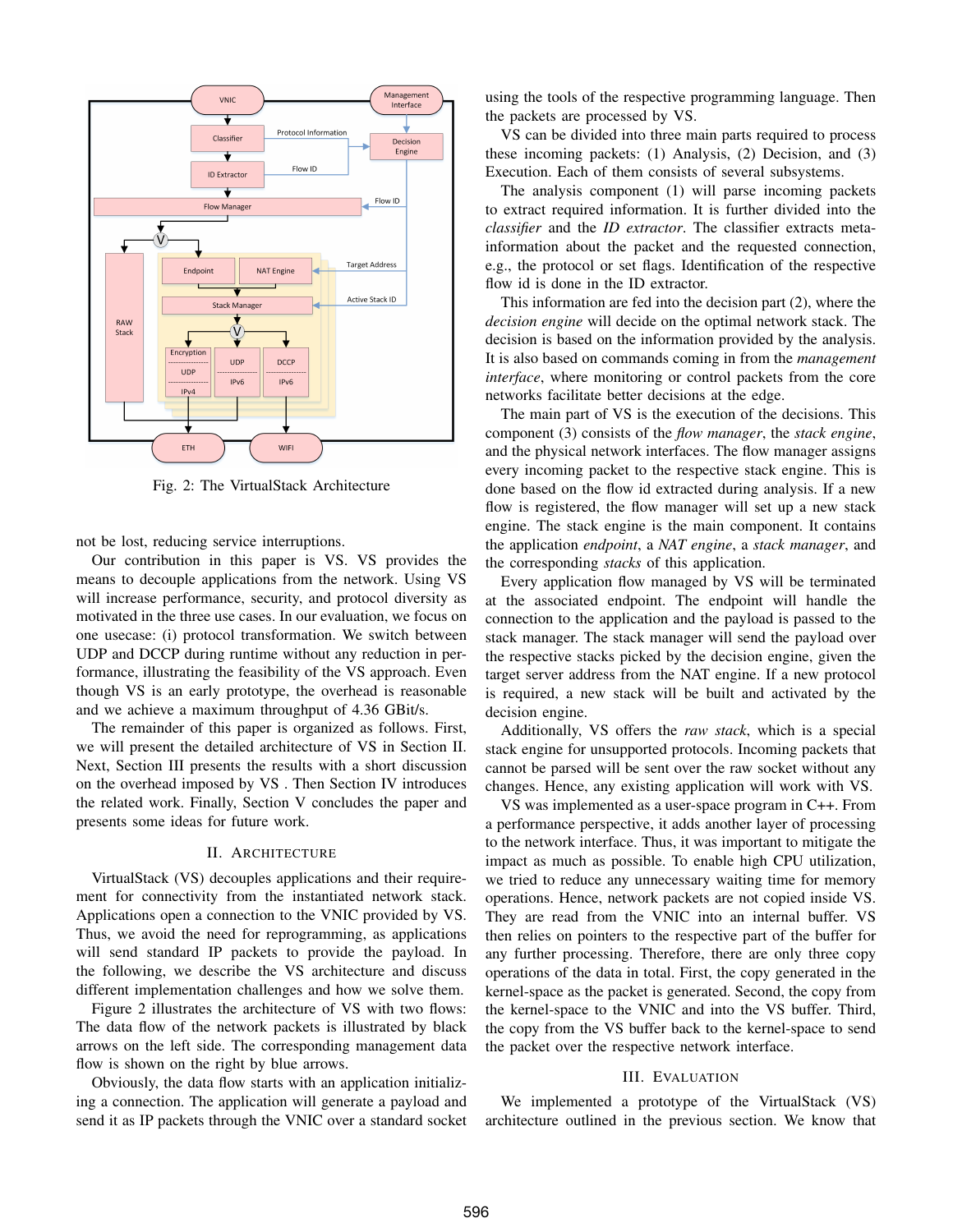

Fig. 1: Number of processed packets per 10 ms for both UDP and DCCP

under certain conditions using DCCP is beneficial compared to UDP (e.g., in congested networks with lots of TCP traffic). Hence, we evaluate a client requesting a UDP connection and VS seamlessly switching between UDP and DCCP connections (cf. use case (i) protocol transformation). To study feasibility, we evaluate the switching delay and performance impact. Since the stacks are build once and then cached, we expect almost no impact on the performance and instant switching time. We also study the overhead of the prototype, by evaluating maximal throughput.

### *A. Evaluation Environment*

For our evaluation, we used a Intel Core i5-4690k 4x3,5 GHz with 16 GB DDR3-1800 RAM. However, VS uses one core with a high utilization of nearly 100% and less than 2 MB of RAM. We used the operating system Ubuntu 14.04 LTS x64 with a 3.13.0-45-generic kernel. Our measurement software and VS are running on bare metal hardware without additional virtualization layers.

In our scenario, we implemented a packet generator application sending packets to two local servers, one for UDP and one for DCCP. A simple python script sends UDP/IPv4 packets with  $s = 1500$  byte (20 byte IP header + 8 byte UDP header + 16 byte timestamp string + 1458 byte random string) through the virtual network interface provided by VS. The number of packets  $c$  are counted per 10ms, due to the timestamp accuracy in Python on this system.

With this setup, we evaluate the following scenario: VS and the corresponding VNIC are initialized, before the application is started. Any packets sent through the virtual network interface are, by default, sent to the first server using a stack transmitting via UDP/IPv4. Every five seconds, VS will switch the stack. The second stack transmits to the second server over DCCP/IPv4. When the first switch occurs, VS will build the new stack. Afterward, the stack is cached for further use.

## *B. Results*

Figure 1 illustrates the number of received packets at the UDP and the DCCP server per timestamp. It also shows the average performance of the respective UDP or DCCP block. We observe that, with UDP, we constantly receive about 3500 packets per timestamp. With DCCP we get bursts of about 4000 packets per timestamp, with short occasional breaks of about 200 ms. This is probably due to the congestion control. On average the performance of DCCP is almost equal to UDP not considering any packet loss. In summary, we already stated that DCCP can provide benefits compared to UDP especially in congested networks. Applications can now continue to request UDP connections, but VS may provide DCCP, if it is beneficial to the overall network performance.

However, VS adds another software layer to the operating system possibly impacting performance. Fortunately, we observe 3700-3900 packets over more than 3 seconds as peak performance. This amounts to a peak network speed of:  $c_{max} * s * 800 = 3900 * 1500 * 800 = 4.36GBit/s$ On average we get about 3.78 GBit/s, which is excellent for a first prototype and more than enough for most real-world applications.

Figure 1 also shows the real time switch from the UDP stack to the DCCP stack. At the first switch, VS builds the new DCCP stack (at second 5). After this point in time, there is a 200 ms gap needed to conduct the DCCP handshakes and establish the connection. We observe no performance loss, because the stack is built very fast.

VS can now reuse the cached DCCP stack for the second switch (at 15s). In comparison to the first switching point, we observe no time needed to create a stack and establish a new connection. Hence, switching time is practically zero and we have absolutely no performance drop during the switch. However, after about 50 ms, we observe a drop which is most likely caused by congestion control.

The evaluation shows that it is feasible to perform real time protocol transformation using VS. Also, the change of a stack with an active connection is possible and introduces no additional overhead. Even building an entirely new stack at run time introduces only a one-time time penalty of 200 ms.